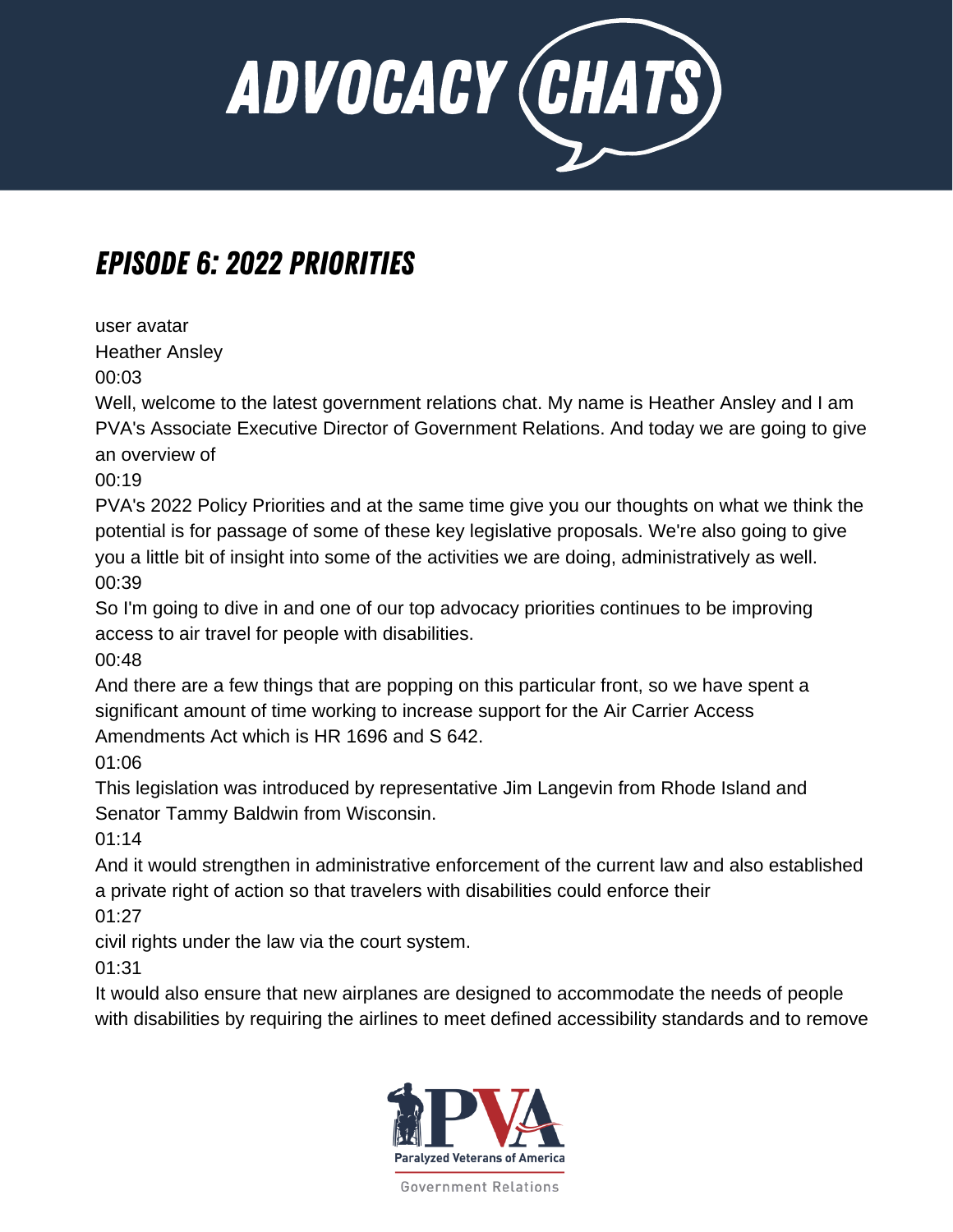existing access barriers on planes that they are using today if it's what we call readily achievable, which is language that is also from the Americans With Disabilities Act and 01:56

just means if it's easily accomplishable and may be done without much difficulty or expense. The Senate bill has added a co-sponsor since we last talked so we now have seven cosponsors on that particular piece of legislation, in addition to our main sponsor Senator Baldwin.

02:18

One of those co-sponsors is also Senator Tammy Duckworth, a disabled veteran herself and someone who is on also the Senate Commerce Committee, which is the Committee of Jurisdiction for this particular piece of legislation.

02:35

Our house bill HR 1696 has added several additional co-sponsors, since the last time we updated everyone. So we're now up to 35 co- sponsors, in addition to Mr. Langevin. 02:49

And you may have heard Mr. Langevin has announced that he will be retiring at the end of this year, so we're doing everything we can to promote

03:00

some type of movement on the legislation this year. We have a petition that we have developed in support of the legislation.

03:08

You can sign our petition by visiting PVA.org/airtravel and we do understand that there might be some action in the House this spring on Mr. Langevin's bill. So it's really important that we do continue

03:24

to increase support for that legislation. On some other fronts, the Department of

**Transportation** 

03:32

is doing outreach to learn more about the issues that wheelchair users encounter in air travel, including damage to devices and also injuries

03:45

that these passengers incur as a result of improper transfers and poorly trained assistance. So we're looking forward to see what the department

03:57

is planning to do to try to address these particular areas. In addition, they have also finally released the notice of proposed rulemaking

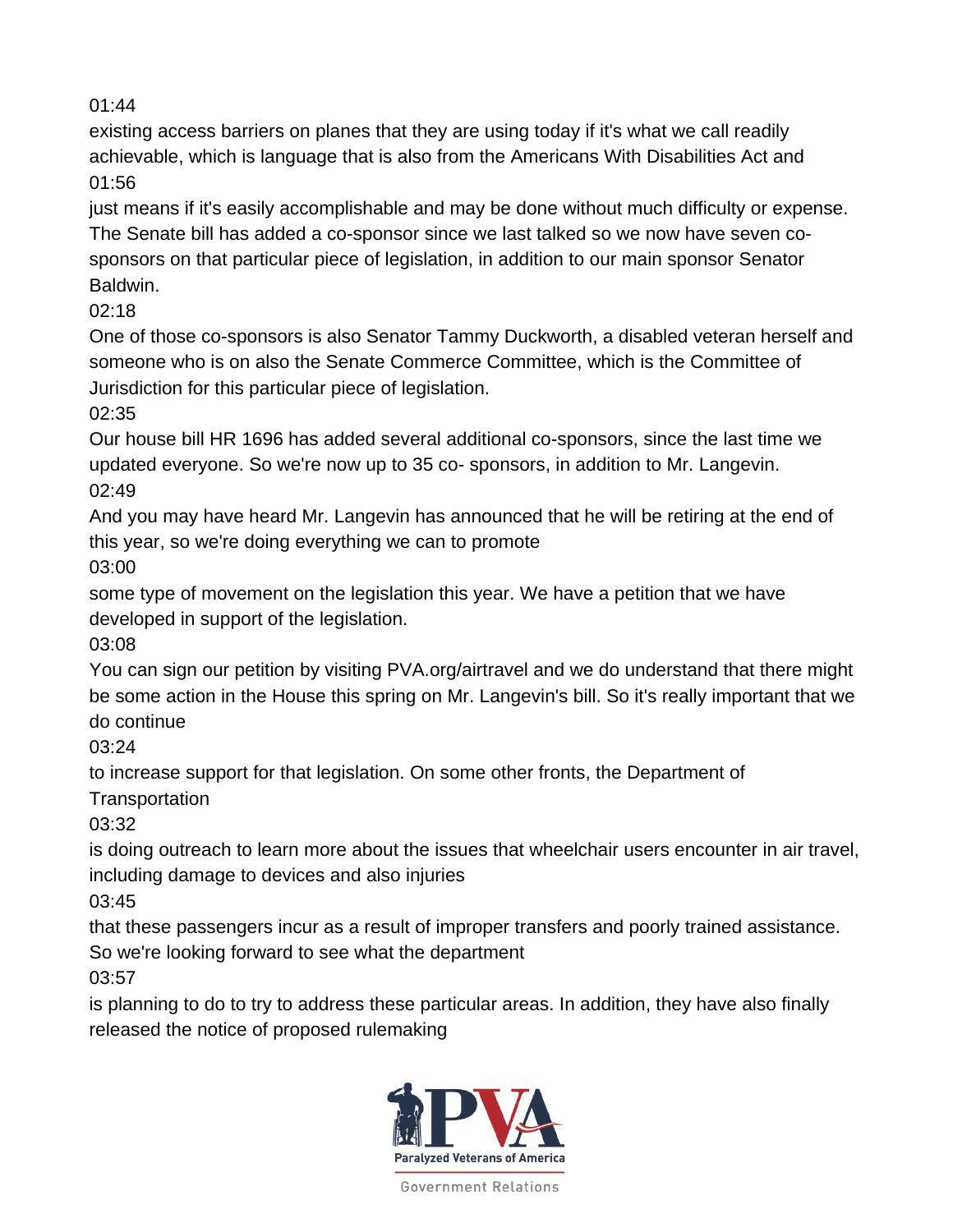for accessible lavoratories on single aisle aircraft and this is something that we worked on with the Department of Transportation and other stakeholders back in 2016. 04:20

And so we've been waiting nearly six years for this rule to come out. It is now out for comment and PVA will be taking a close look at at what the department has 04:32

posted and proposed and be providing appropriate comments to that. So definitely stay tuned for more action and again PVA.org/airtravel is a great hub

04:46

to learn more about our work in that space. So I would now like to give 04:51

you some updates on our other advocacy or disability priorities and Susan Prokop is our National Advocacy Director and so Susan, I'm going to ask you if you will walk through some of those updates

05:04

that you have on issues about the ADA, employment, social security, and I know a few other items of note, so Susan.

Susan Prokop - Paralyzed Veterans of America - she/her

05:12

Great.

 $05:12$ 

Thanks Heather.

05:14

So, I'm going to start with the status of reconciliation, the large Build Back Better Bill which, in its original form

05:24

contained a number of provisions of interest to the disability community, including expansion of medicaid home and community based services program.

05:34

affordable housing programs, paid family leave, enhanced workforce programs for those with barriers to employment. This bill was derailed

05:45

due to a number of factors, among them the war in Ukraine, rising concerns among policymakers about inflation

05:53

battles over voting rights and resistance of some conservative Democrats and Republicans to moving the bill.

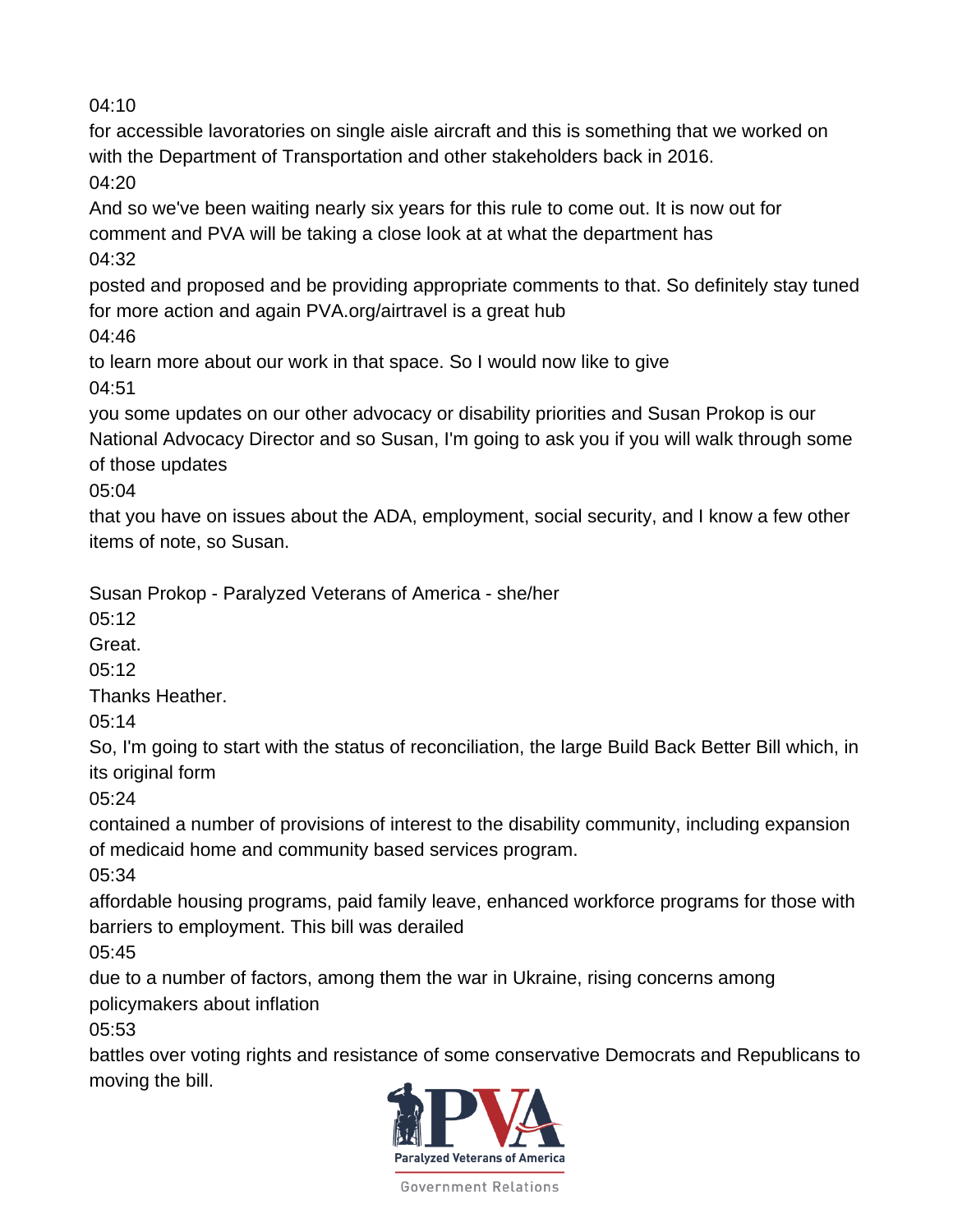So conversations are now underway for a second reconciliation bill, but in a very, very paired down version.

06:09

With the hopes for doing something by Memorial Day in the Senate. The focus of this bill is likely to be raising revenue for deficit reduction.

06:21

Reducing prescription drug prices and putting some investments toward climate change.

Talks are continuing about ways to include

06:31

extension of the higher affordable care act premium tax credits that are going to expire at the end of the year.

06:38

And the business community is trying to shoehorn in a fix to a research and experimentation tax credit

06:45

that's likely to become a political hot potato because advocates for the child tax credit are insisting that children and families should come before corporations.

06:55

There's a lot of energy among various advocates around preserving the HCBS expansion under medicaid

07:03

and getting some attention to housing in the eventual package, but getting those items in is going to be a hard lift.

07:11

The April recess is viewed as the last chance to press these issues with members of Congress as momentum is expected to pick up once they return.

07:22

And this is a must pass by Memorial Day bill, because the assumption is that nothing of consequence will happen once Congress goes into campaign mode in August. Turning to social security, our priority is the Social Security 2100

07:41

A Sacred Trust Act that's HR 5723 and in the House and

07:49

we had a session on this bill at our recent seminar which featured remarks from the chief sponsor of the bill

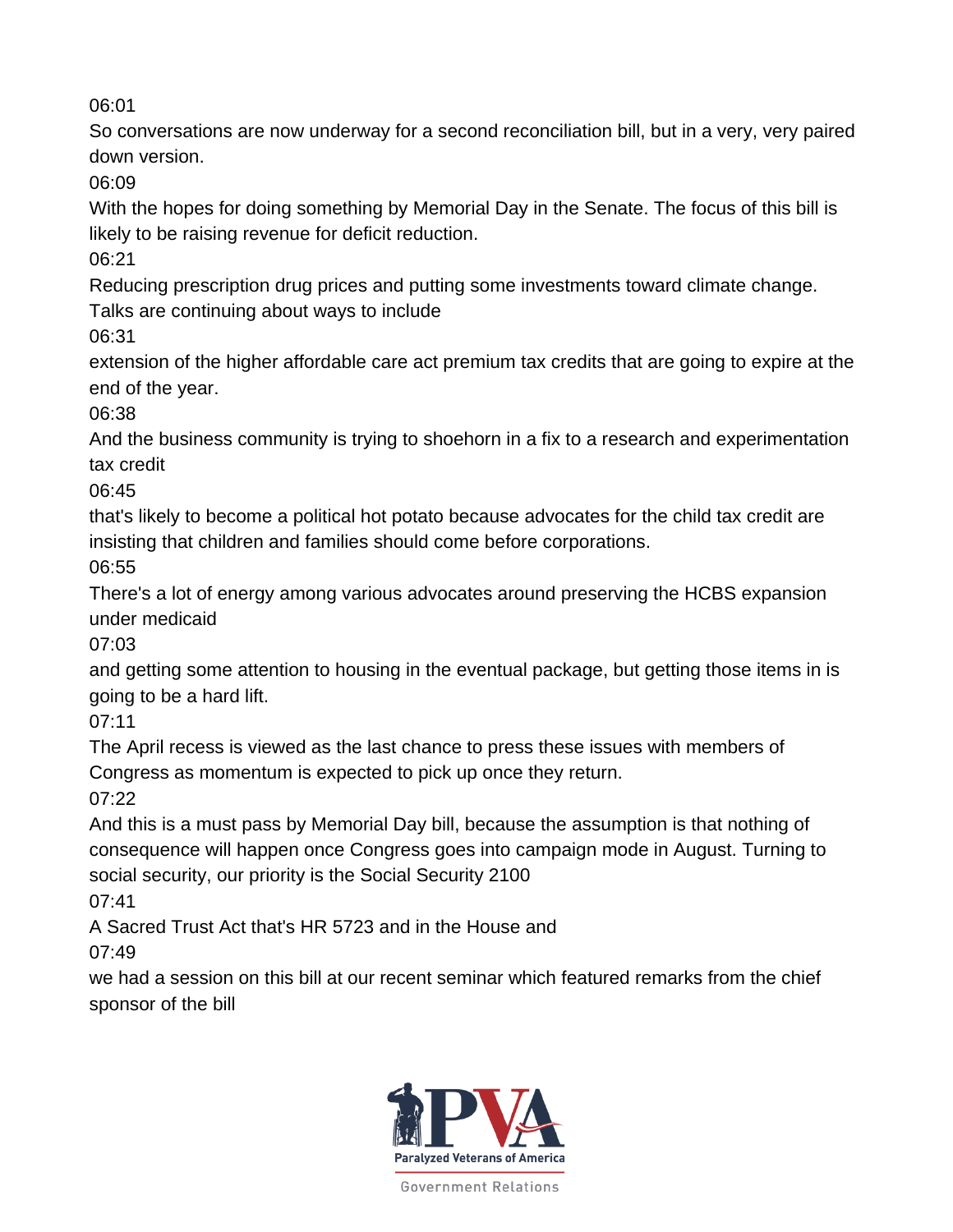and Chairman of the Ways and Means Social Security Subcommittee John Larson and his Legislative Director Nancy Perry.

08:04

Ms. Perry answered questions about the numerous provisions in HR 5723 that are of interest to veterans with disabilities and their families. Among the improvements in the bill would be 08:17

enhancements to the cost of living formula, caregiver credits under the social security system, 08:24

elimination of the five month wait for social security disability and replacing the SSDI Cash Cliff with better work incentives.

08:33

Chairman Larson spoke to PVA Members about the urgent need to press members of the House Ways and Means Committee

08:41

and the broader House of Representatives to hold a vote on this legislation before the end of the 117th Congress in order to get members of Congress on record about their position on social security.

08:55

We hope advocates will follow his advice and call their Members during the April recess to push for a vote on HR 5723 and they can also call their senators to co-sponsor the Senate Companion Bill S 3071.

09:13

In other social security business, the Social Security Administration has announced that its field offices will begin reopening in early April.

09:22

There's concern, though, that ongoing restrictions on numbers of people allowed in the offices, at one time, could create long waiting lines outside those offices.

09:34

And there have been problems reported with the new 800 telephone line vendor that may hinder people's ability to reach social security.

09:43

If PVA members or their families encounter problems reaching a social security local office for urgent needs, we hope they will alert us to those circumstances, as we are partnering with allied disability groups to track issues with the reopening.

10:02

PVA is also working with a number of disability organizations to strategize about ways to raise attention to the Disabled Access Credit Expansion Act.

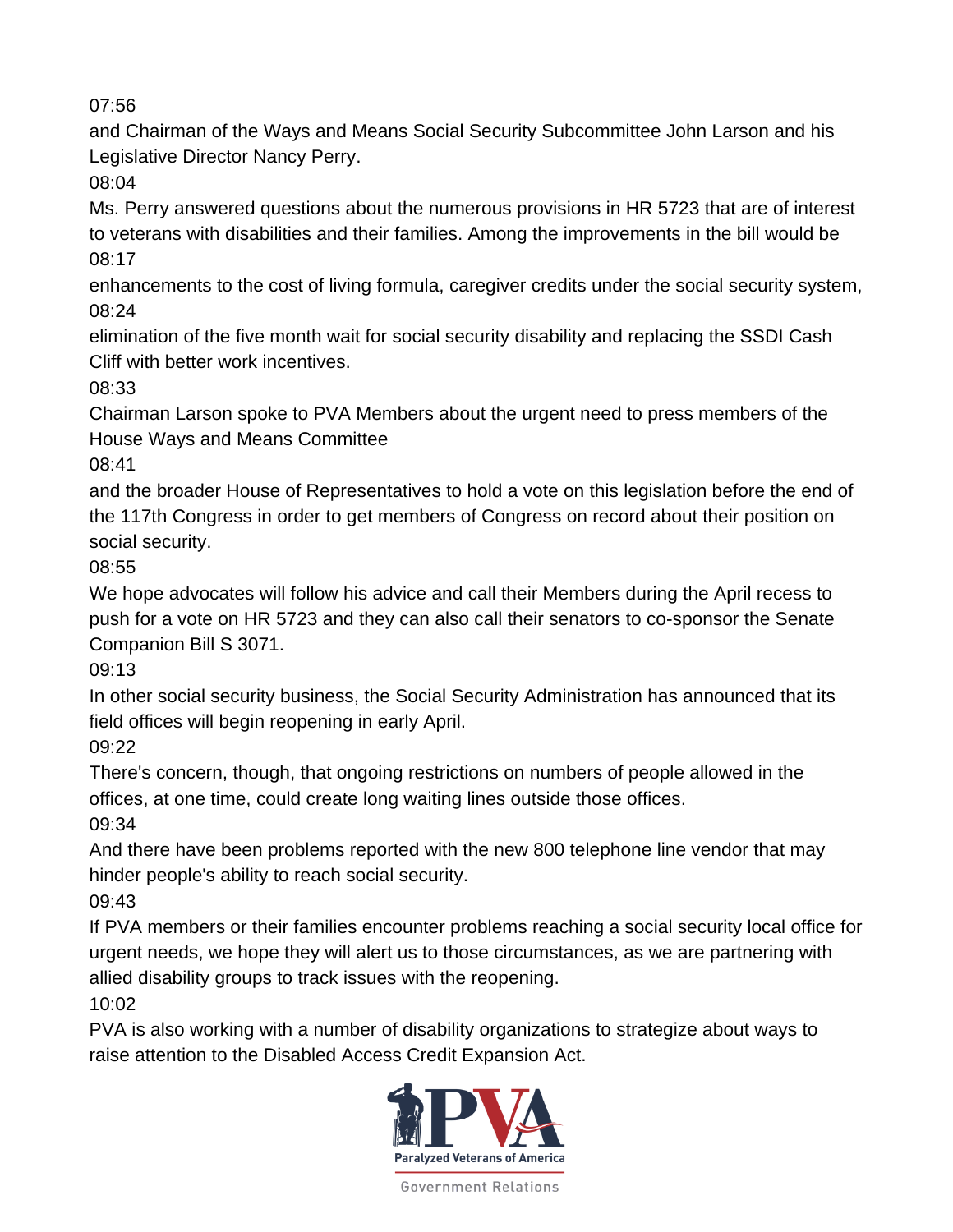This legislation is sponsored by Senator Tammy Duckworth and its number is S 2481. Also in house sponsored by representative Donald McEachin and that bill number is HR 4714. 10:30

It would make some long overdue increases in a tax credit to help small businesses make accessibility improvements to their facilities and websites.

 $10:40$ 

It would also authorize funding for the Department of Justice ADA Mediation Program and require reporting on complaints related to ADA violations and their resolution. PVA has always viewed S 2481

10:56

And HR 4714 as important counterpoints to bills like the ADA Notification Act, which puts the burden on people with disabilities to enforce the ADA.

11:09

So listeners interested in this legislation, might call their senators and representatives during the upcoming recess, to urge support for those measures.

11:21

And lastly, I'll just say a few things about employment of people with disabilities, because unfortunately,

11:27

A lot of the oxygen around this in reconciliation has waned, but there are still a few items worth noting.

11:35

For instance, PVA is still supporting the Disability Employment Incentive Act that's S 630 in the Senate and HR 3765 in the House.

11:47

This legislation would enhance the work opportunity tax credit that can be used by employers that hire members of targeted groups which includes veterans and people with disabilities. 12:00

It would also allow the use of the tax credit for hiring people on SSDI, which is an oversight long overdue for correction.

12:10

And there are several efforts of foot by the administration to address disability inclusion in employment through various executive actions.

12:20

For example, the administration has worked to expand workforce protections to those affected by long covid.

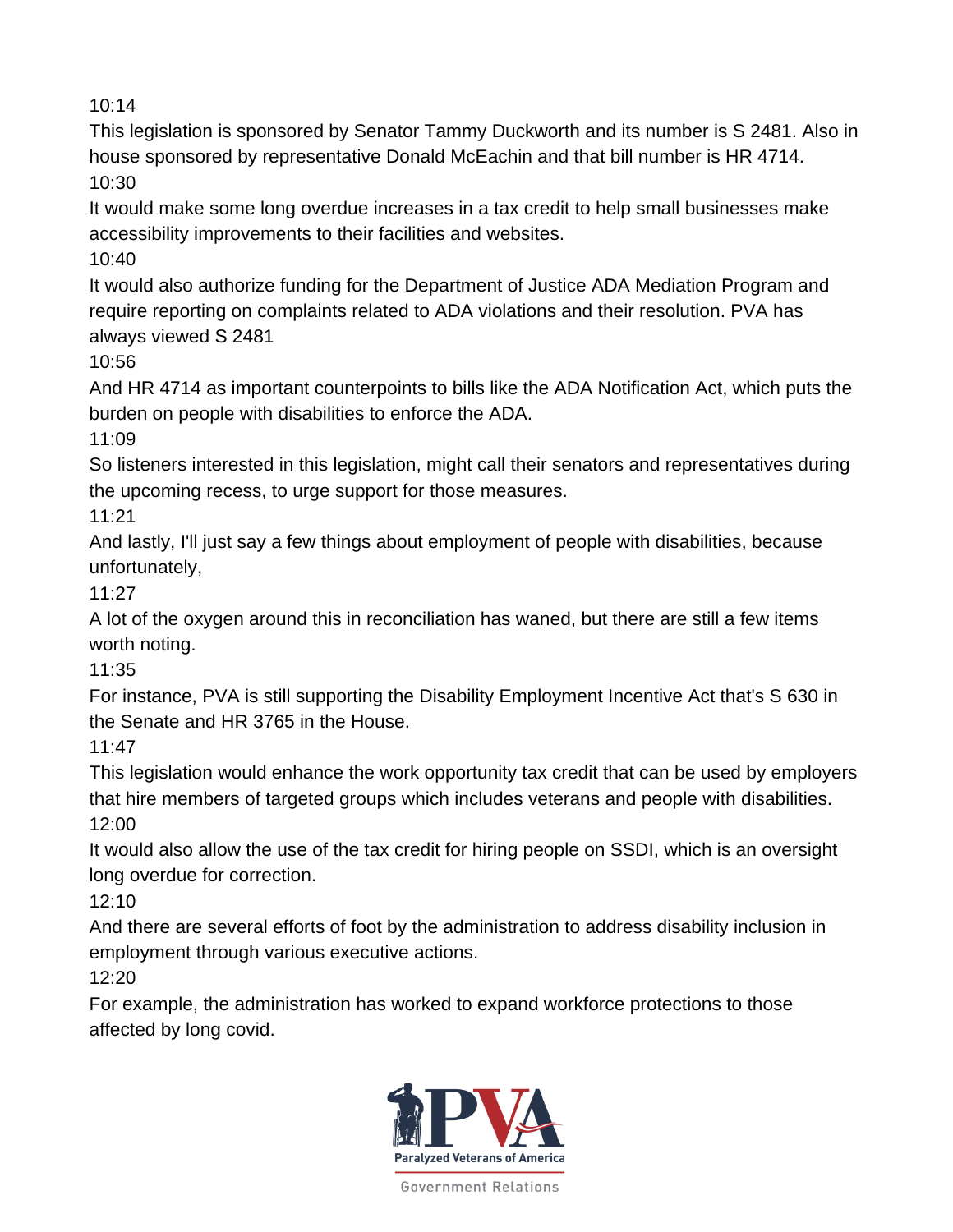broaden apprenticeship opportunities for veterans and other people with disabilities and has taken steps to draw attention to accessibility in virtual workspaces.

12:38

On March 23, reports are due on the executive order 14035 on diversity, equity, inclusion and accessibility in the federal workforce.

12:53

By that date, all federal agencies are to have developed an agency DEIA strategic plan 13:00

That will address how they plan to advance inclusion and equity within their workforce and address any potential barriers to equal employment opportunities.

13:11

There are still some concerning issues around disability employment, such as 13:18

the report that as of January of this year, all 50 states had submitted recovery plans under the American Rescue Plan. That was a big

 $13:27$ 

piece of legislation passed early in the Biden administration in response to Covid.

13:33

According to the Council of State Governments, only four states have outlined plans in those recovery plans to devote money to workers with disabilities.

13:46

The infrastructure bill signed into law earlier this year, called for investing billions of dollars in workforce development programs targeting underserved groups and underserved communities.

13:58

But, few provisions in that law, however, specifically identified, people with disabilities as a community with barriers to employment in need of attention.

14:08

Based on the track record with the American Rescue Plan we're concerned that people with disabilities

14:14

are again going to be overlooked in programs funded under the infrastructure law, so we continue to work with other disability organizations and veterans organizations 14:24

to heighten attention to veterans and other people with disabilities in workforce development measures. And so now I'm going to turn things back to Heather.

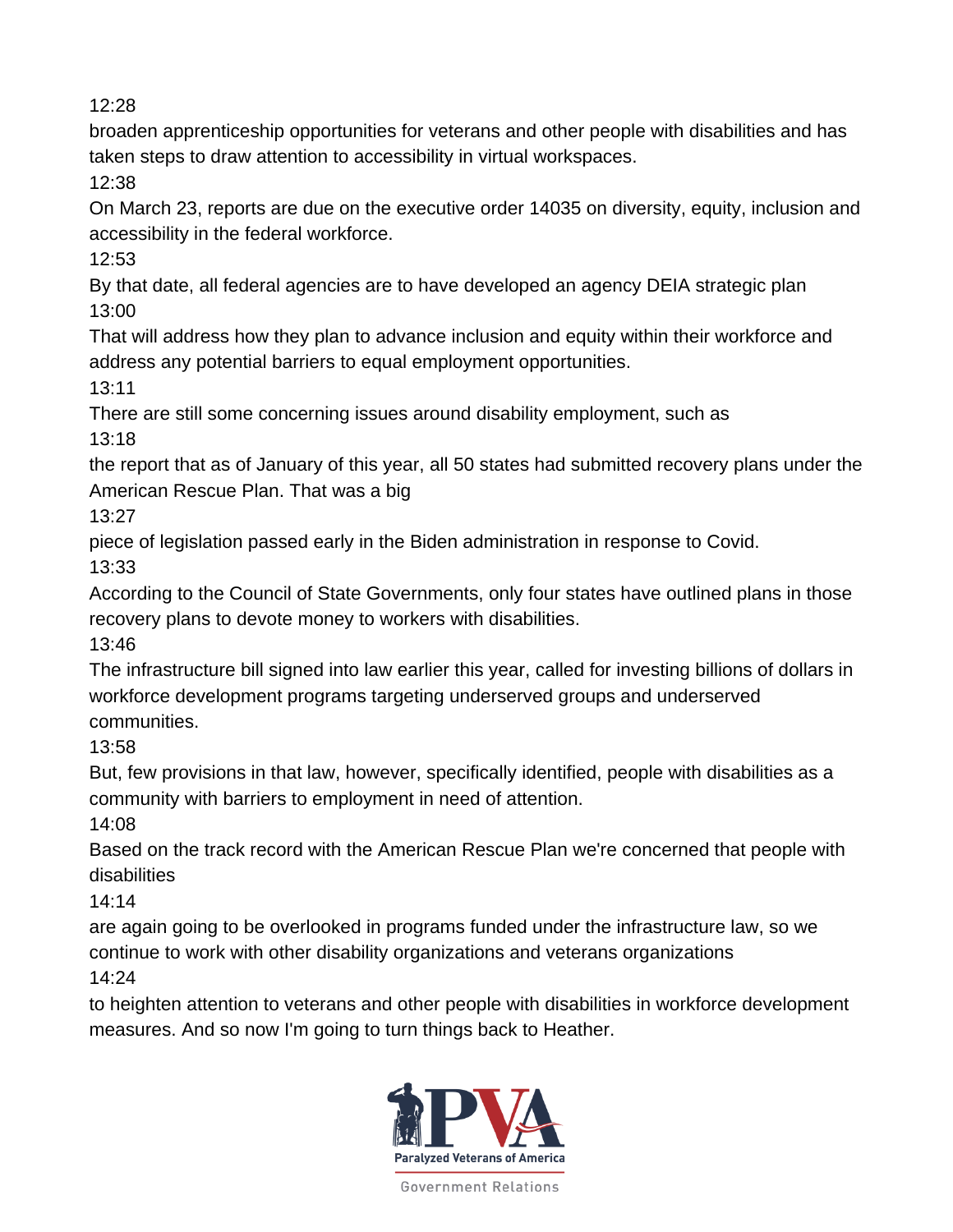Heather Ansley

14:35

Well, thanks Susan for giving us all of those updates it certainly sounds like 14:41

even though things may not be getting to the finish line there's lots of stuff still moving forward and efforts being made as it relates to legislation and policy to help our members as people with disabilities.

14:56

I now want to turn to Morgan Brown who's our National Legislative Director and we're going to talk about some of those policy priorities that are directly in the space of the Department of Veterans Affairs and

15:11

that impact our members as veterans. So Morgan, I'm going to turn it over to you.

user avatar

Morgan Brown

15:18

Right well, thank you Heather and

15:20

Hello everyone.

15:22

I'd like to begin by talking about our first significant legislative victory of 2022.

15:28

As many of our listeners know staffing deficiencies have had a direct impact on the SCI-D system of care and VA has been struggling to hire medical personnel.

15:40

Part of the problem is the amount of pay and compensation that VA provides to its doctors and nurses. HR 5575 the VA Nurse and Physician Assistant Raise Act

15:52

changes the current salary caps and provides for higher maximum salaries for registered nurses and physician assistants working at the Veterans Affairs Department. 16:03

to reduce turnover in VA's healthcare workforce. Congress recently passed the raise act as part of the \$1.5 trillion dollar omnibus spending bill for fiscal year 2022.

16:16

I should also know this legislation was a key part of a ten point human infrastructure plan that the department released last month.

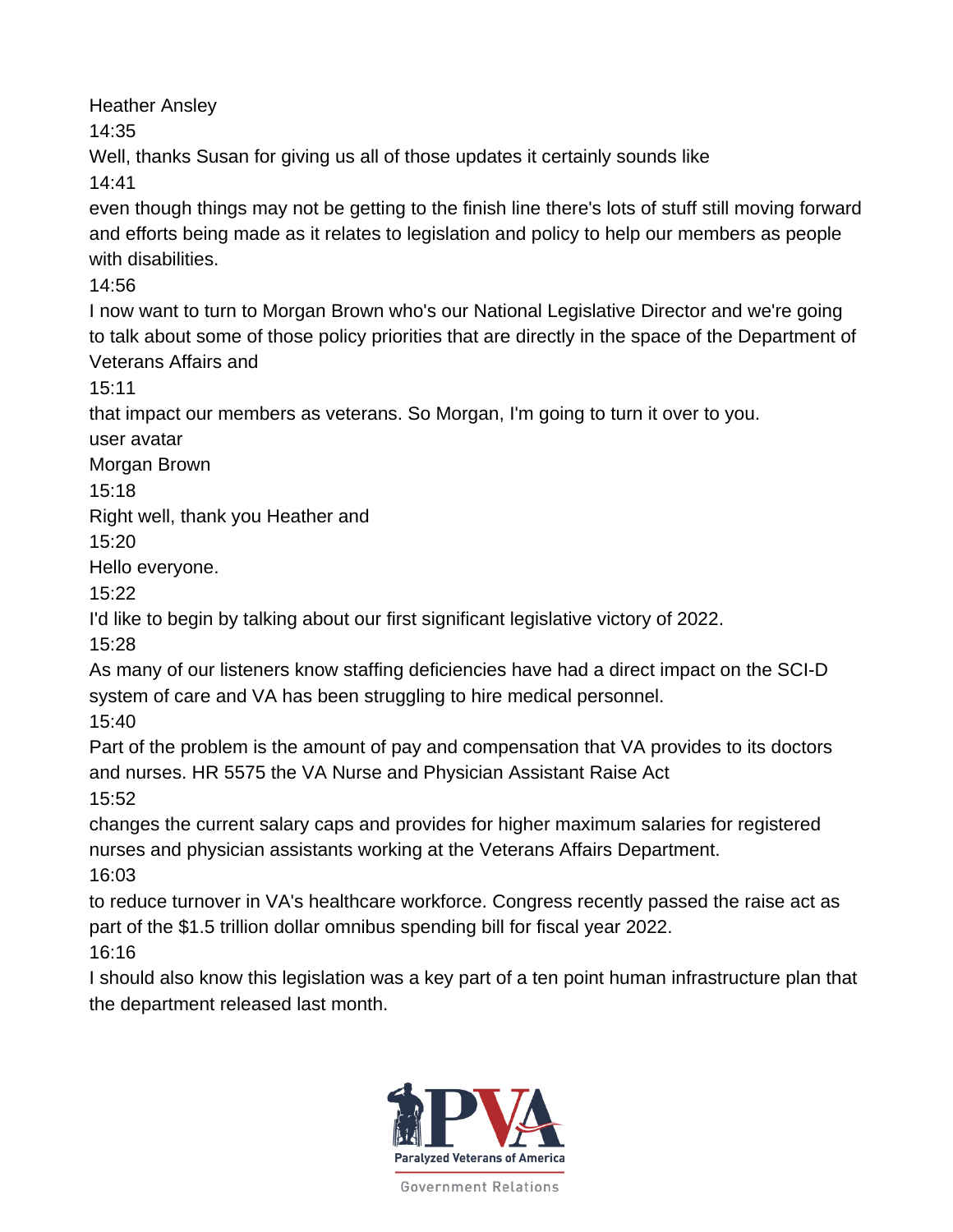So, looking at some of the other legislation for most veterans institutional care is unwanted and unnecessary.

16:33

And for several months PVA has been working with Congress of legislation that would enable veterans to age at home, enjoy a higher quality of life and support their caregivers.

16:44

HR 6823 and S 3854 the Elizabeth Dole Home and Community Based Services for Veterans and Caregivers Act would make critically needed improvements to HCBS programs and services.

16:59

I'm not going to cover all the provisions of the bill, but some of the key ones that are of interest to PVA Members are that it raises the cap on how much the VA to pay for the cost of homecare from 65% to 100%.

17:14

It requires VA to administer it's For Veterans Directed Care Program, The Homemaker and Home Health Aide Program,

17:21

The Home Based Primary Care Program and the Purchase Skilled Homecare Program at all medical centers within two years of a date of enactment of this legislation.

17:32

It would also direct VA to make the VDC Program and then the Homemaker Home Health Aide Programs available in the U.S. territories and to native veterans using the Indian Health Service tribal urban health organizations.

17:50

Another provision expands access to home and community based services.

17:55

Excuse me, and then establishes a pilot project to address home health aide shortages. 18:03

And then, finally, it requires VA to provide a coordinated handoff for veterans and caregivers that are being denied or discharged from the program of comprehensive assistance for family caregivers into any other home care program they may be eligible for.

18:21

The Senate Companion Bill was just introduced a couple of days ago so it's very new. 18:27

But this legislation was one of eight bills examined during a March 16 House Veterans Affairs Health Subcommittee hearing and pending legislation PVA testified in support of this bill at that hearing and you'll be able to find links to the hearing and our testimony on the PVA webpage at www.pva.org.

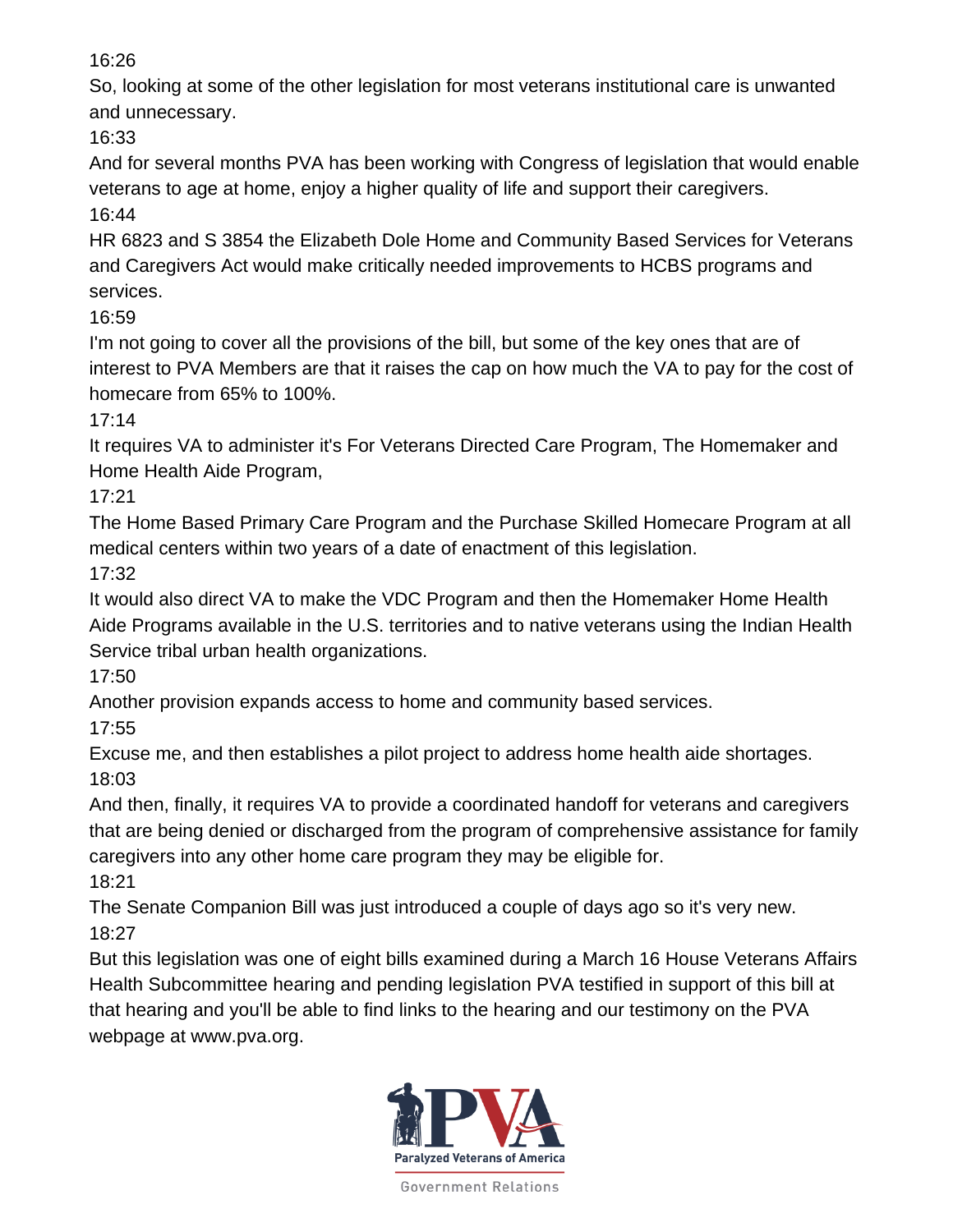So next we have HR 2734 and S 1280 the veteran families health service act which expands and improves access to assisted reproductive technologies like IVF for service members and veterans.

19:04

As well as HR 1957 the veterans infertility treatment act of 2021.

19:11

which allows VA to provide both infertility treatments and preservation services and ensures VA provides fertility counseling to veterans or their partners.

19:22

Both bills are continued to be examined by Congress, but I should note that Congress approved the continuation of existing IVF services that both veterans affairs and the Department of Defense in the fiscal year 2022 omnibus spending package I spoke of earlier. 19:43

HR 5607 and S 3483 Justice for ALS Veterans Act allows survivors of veterans who died from service connected ALS to receive the DIC Kicker payment, which is an extra \$300 or so 19:58

added to the basic amount of DIC they receive. The House bill underwent a formal examination during an HVAC hearing last year and the Senate bill was introduced a couple of months ago.

20:11

The house bill has received a favorable score from the Congressional Budget Office, but the cost is still significant enough that Congress has had trouble coming up with a way to pay for the bill.

20:22

and we continue to have discussions with the House and Senate Veterans Affairs Committees on ways that we might be able to move this bill forward.

20:33

Another bill addressing survivor issues HR 3402 and S 976 20:39

The Caring for Survivors Act allows additional survivors to receive DIC benefits and increases the monthly benefit amount to match benefits provided by other federal survivor programs. 20:52

The rate of compensation paid to survivors of service members who died in the line of duty or veterans who died from service related injuries or disease.

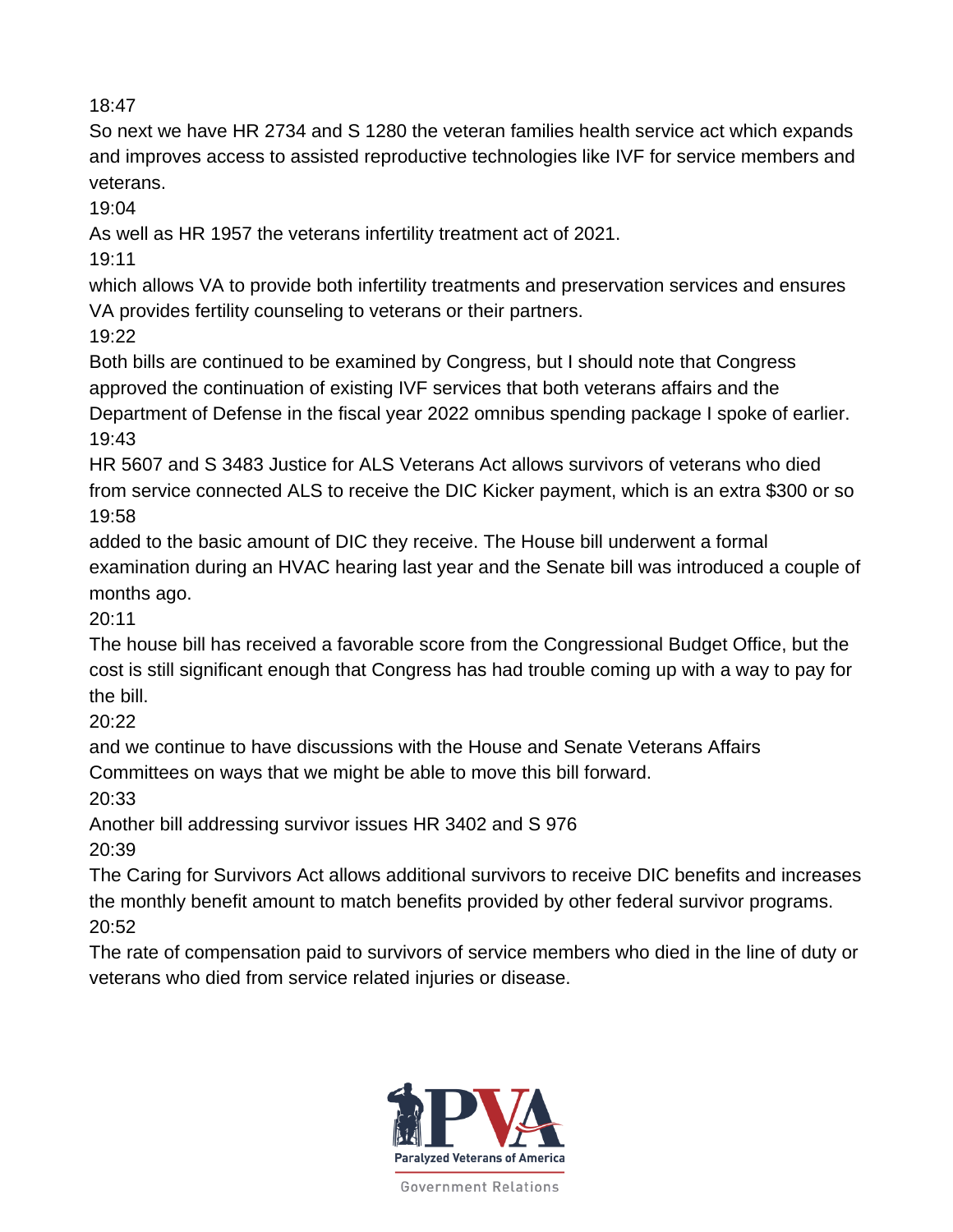Diseases was created in 1993 and has been minimally adjusted since then. This bill would set the rate for DIC at 55% of 100% disabled veterans compensation.

21:13

Again, this as another bill extremely high costs associated with it, but it continues to remain in play, and we continue to have discussions with

21:24

the committee staff on its passage.

21:28

HR 1361 and S 444 the Auto for Veterans Act authorizes an additional VA automobile allowance grant to eligible veterans.

 $21:41$ 

HR 3304 the Cars for Vets Act also allows a second automobile allowance, but it has additional language that codifies the provision of certain vehicle modifications for qualified veterans with non service connected disability.

21:57

A draft bill incorporating the provisions from the Auto For Veterans Act and Cars For Vets Act was reviewed at a legislative hearing in April of 2021.

22:07

The Senate version of the Auto for Veterans Act was also reviewed during a Senate Veterans Affairs Committee legislative hearing in April 2021 as well.

22:18

The cost is the principal factor holding these bills back, but we're still talking with both committees which have indicated that passing this legislation is a top priority for them in 2022.

22:33

PVA continues its effort to improve VA's home modification grant programs as well. 22:39

HR 5819 The Autonomy for Disabled Veterans Act would increase HISA grant rates to 10,000 for veterans with service connected disabilities and 5,000 for veterans with a non-service connected disability.

22:55

And it will also will tie them to an inflation formula to help keep them relevant in future years. This was the second major PVA bill examined during the March 16 House Veterans Affairs Subcommittee hearing on pending legislation.

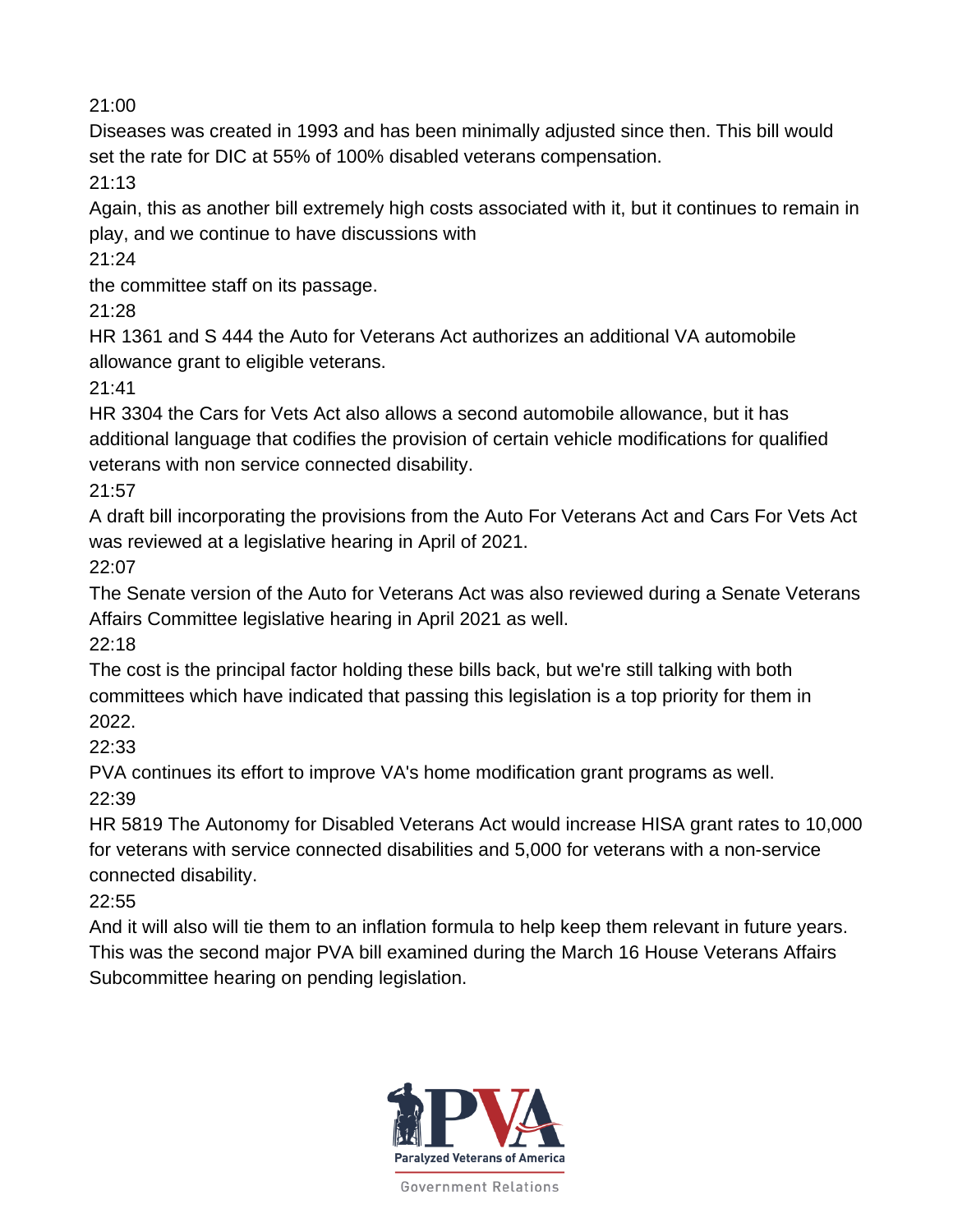All the witnesses supported raising rates including VA, but there were some recommended adjustments that will have to be considered before we can expect to see movement on this legislation.

23:24

HR 4794 and S 2533 the making advances in mammography and medical options for veterans or the mammo act improves access to breast imaging services for SCI-D veterans. 23:40

It would also mandate, a study on the accessibility and mammography services within VA and require the department to update its policies and directives for community care, ensuring sites are accessible and are informed on best practices for screening paralyzed and disabled veterans.

23:59

Efforts are underway in the Senate to fast track this legislation, and we are simply waiting the outcome of that effort.

24:07

Finally, the requirement for veterans to reapply annually for the clothing allowance is burdensome for VA and veterans alike. And we believe veterans with static conditions should not have to reapply every year. S 2513 the Brian Newman VA Clothing Allowance Improvement Act or HR 4722

24:29

The Marco Brian and VA Clothing Allowance Improvement Act would make clothing allowance payments automatic until VA determines the veteran is no longer eligible to receive the benefit

24:41

Or the veteran indicates they no longer want to receive it. There's a high probability this legislation could pass this year, probably not as a standalone bill, but it would most likely be rolled into a package of other veterans related legislation sometime in the near future. 25:01

So that sums up our policy efforts and I will turn this back over to Heather.

Heather Ansley

25:07

Well, thanks Morgan and and Susan again as well, for all of those updates, I know 25:12

There was a lot

25:14

of bill titles and bill numbers and they can all jumble together after a while. So the good news is that to stay up to date